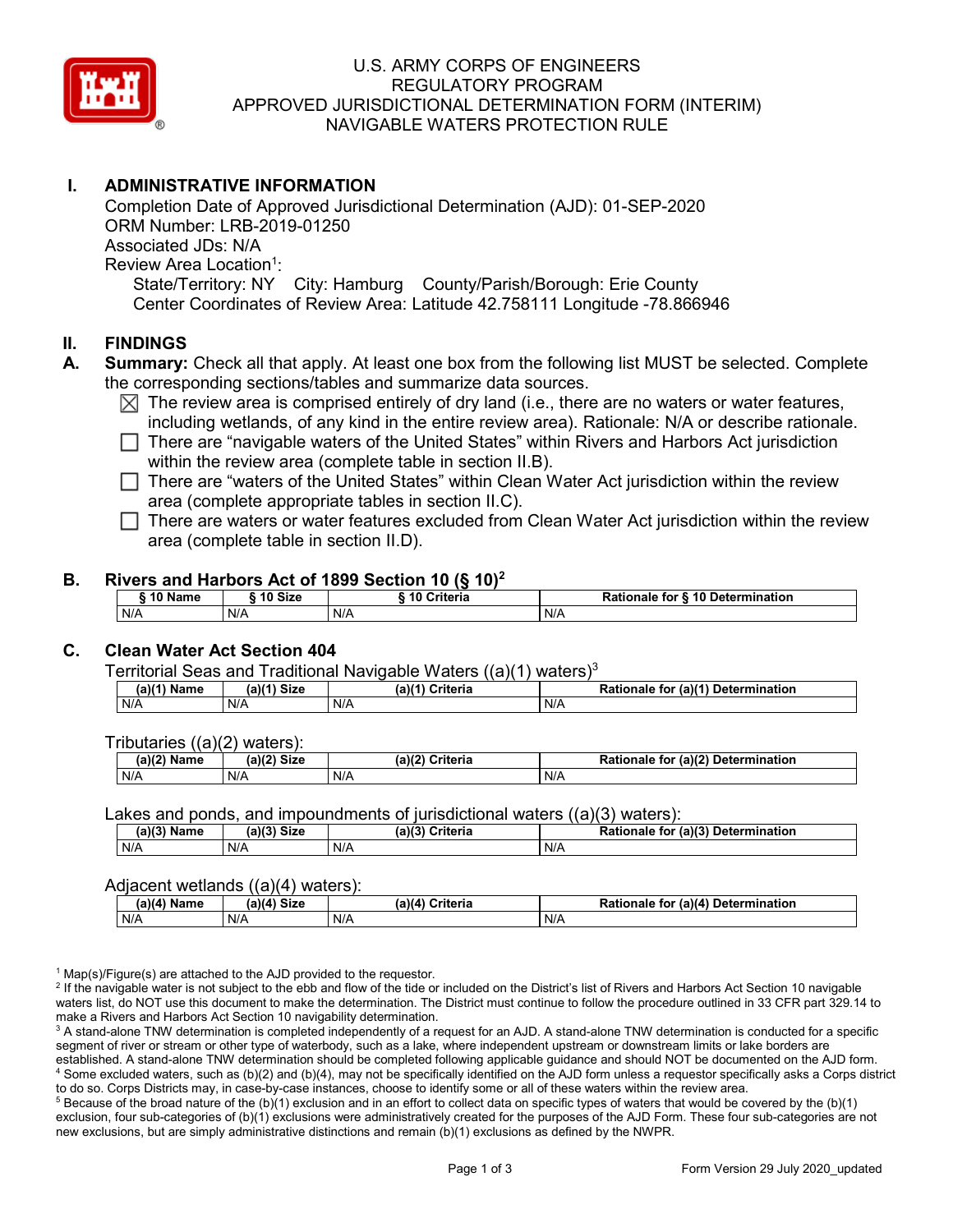

### U.S. ARMY CORPS OF ENGINEERS REGULATORY PROGRAM APPROVED JURISDICTIONAL DETERMINATION FORM (INTERIM) NAVIGABLE WATERS PROTECTION RULE

# **D. Excluded Waters or Features**

| Excluded waters $((b)(1) - (b)(12))^4$ : |                       |                        |                                              |  |
|------------------------------------------|-----------------------|------------------------|----------------------------------------------|--|
| <b>Exclusion Name</b>                    | <b>Exclusion Size</b> | Exclusion <sup>5</sup> | <b>Rationale for Exclusion Determination</b> |  |
| N/A                                      | N/A                   | N/A                    | N/A                                          |  |

## **III. SUPPORTING INFORMATION**

- **A. Select/enter all resources** that were used to aid in this determination and attach data/maps to this document and/or references/citations in the administrative record, as appropriate.
	- **\_X\_** Information submitted by, or on behalf of, the applicant/consultant: *Title(s) and date(s).* This information *(is/is not/is and is not)* sufficient for purposes of this AJD. Rationale: *N/A or describe rationale for insufficiency (including partial insufficiency).* **\_\_\_** Data sheets prepared by the Corps: *Title(s) and/or date(s).*
	- Photographs: Aerial and Other: Wilson Environmental, Google Earth Pro, ESRI.
	- **\_X\_** Corps Site visit(s) conducted on: 07/08/2020*.*
	- **\_X\_** Previous Jurisdictional Determinations (AJDs or PJDs): 1993-976027 (JD), 1993-976143. **\_\_\_** Antecedent Precipitation Tool: *provide detailed discussion in Section III.B.*
	- **\_X\_** USDA NRCS Soil Survey: Web Soil Survey.
	- **\_X\_** USFWS NWI maps: USFWS Online Map.
	- **\_X\_** USGS topographic maps: Buffalo SE Quad*.*

# **Other data sources used to aid in this determination:**

| Data Source (select)       | Name and/or date and other relevant information                                                  |
|----------------------------|--------------------------------------------------------------------------------------------------|
| <b>USGS Sources</b>        | N/A.                                                                                             |
| <b>USDA Sources</b>        | $N/A$ .                                                                                          |
| NOAA Sources               | N/A.                                                                                             |
| <b>USACE Sources</b>       | ORM Maps                                                                                         |
| State/Local/Tribal Sources | $N/A$ .                                                                                          |
| <b>Other Sources</b>       | NYS DEC Freshwater Wetland Mapper (no State regulated wetlands were found within the vicinity of |
|                            | the investigation area)                                                                          |

## **B. Typical year assessment(s):** N/A.

**C. Additional comments to support AJD:** The review area is relatively small (0.35 acres) and consists of a forested lot, where the ground is sloping down to the southwest. Previously delineated wetland was present on the review site (Sub-lot 49) when the subdivision was constructed. As part of the permit issued on 12/14/1993, a protective covenant was placed on the lot in the form of a deed restriction. The delineated parcel is surrounded by residential development on all sides. A review of inhouse resources, USGS Quad Map, NRCS Web Soil Survey and NYSDEC Environmental Resource Mapper indicated no mapped wetlands or streams are located within the vicinity of the delineated parcel. Upon review of the USFWS NWI map it was noted that the parcel was partially flagged as a

 $1$  Map(s)/Figure(s) are attached to the AJD provided to the requestor.

<sup>&</sup>lt;sup>2</sup> If the navigable water is not subject to the ebb and flow of the tide or included on the District's list of Rivers and Harbors Act Section 10 navigable waters list, do NOT use this document to make the determination. The District must continue to follow the procedure outlined in 33 CFR part 329.14 to make a Rivers and Harbors Act Section 10 navigability determination.

<sup>&</sup>lt;sup>3</sup> A stand-alone TNW determination is completed independently of a request for an AJD. A stand-alone TNW determination is conducted for a specific segment of river or stream or other type of waterbody, such as a lake, where independent upstream or downstream limits or lake borders are established. A stand-alone TNW determination should be completed following applicable guidance and should NOT be documented on the AJD form. <sup>4</sup> Some excluded waters, such as (b)(2) and (b)(4), may not be specifically identified on the AJD form unless a requestor specifically asks a Corps district to do so. Corps Districts may, in case-by-case instances, choose to identify some or all of these waters within the review area.

 $5$  Because of the broad nature of the (b)(1) exclusion and in an effort to collect data on specific types of waters that would be covered by the (b)(1) exclusion, four sub-categories of (b)(1) exclusions were administratively created for the purposes of the AJD Form. These four sub-categories are not new exclusions, but are simply administrative distinctions and remain (b)(1) exclusions as defined by the NWPR.